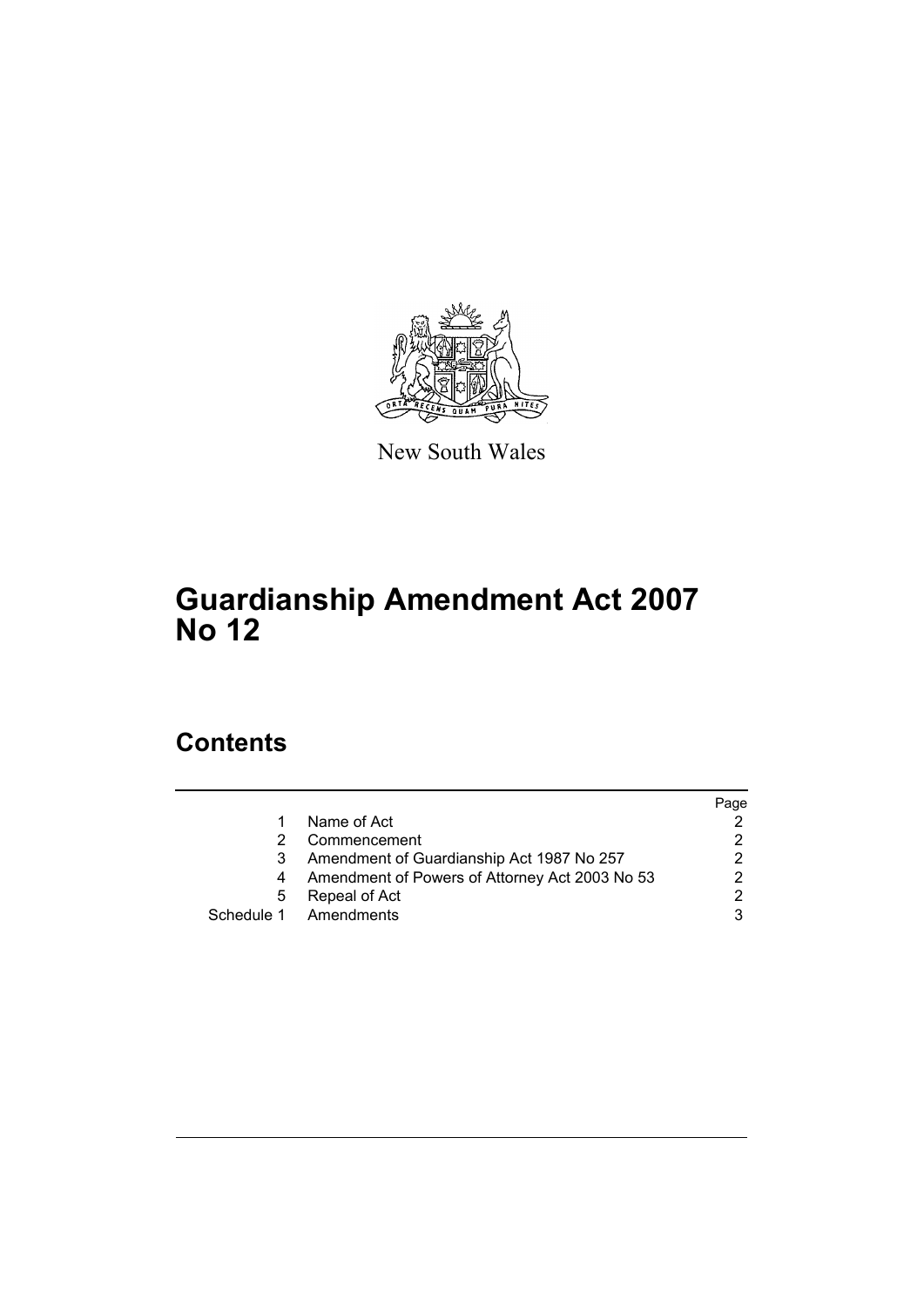

New South Wales

# **Guardianship Amendment Act 2007 No 12**

Act No 12, 2007

An Act to amend the *Guardianship Act 1987* with respect to the review of guardianship orders, the constitution of the Guardianship Tribunal, the exercise of certain functions of that Tribunal by its Registrar and the review of the exercise of those functions and the term of office of members of that Tribunal; and for other purposes. [Assented to 22 June 2007]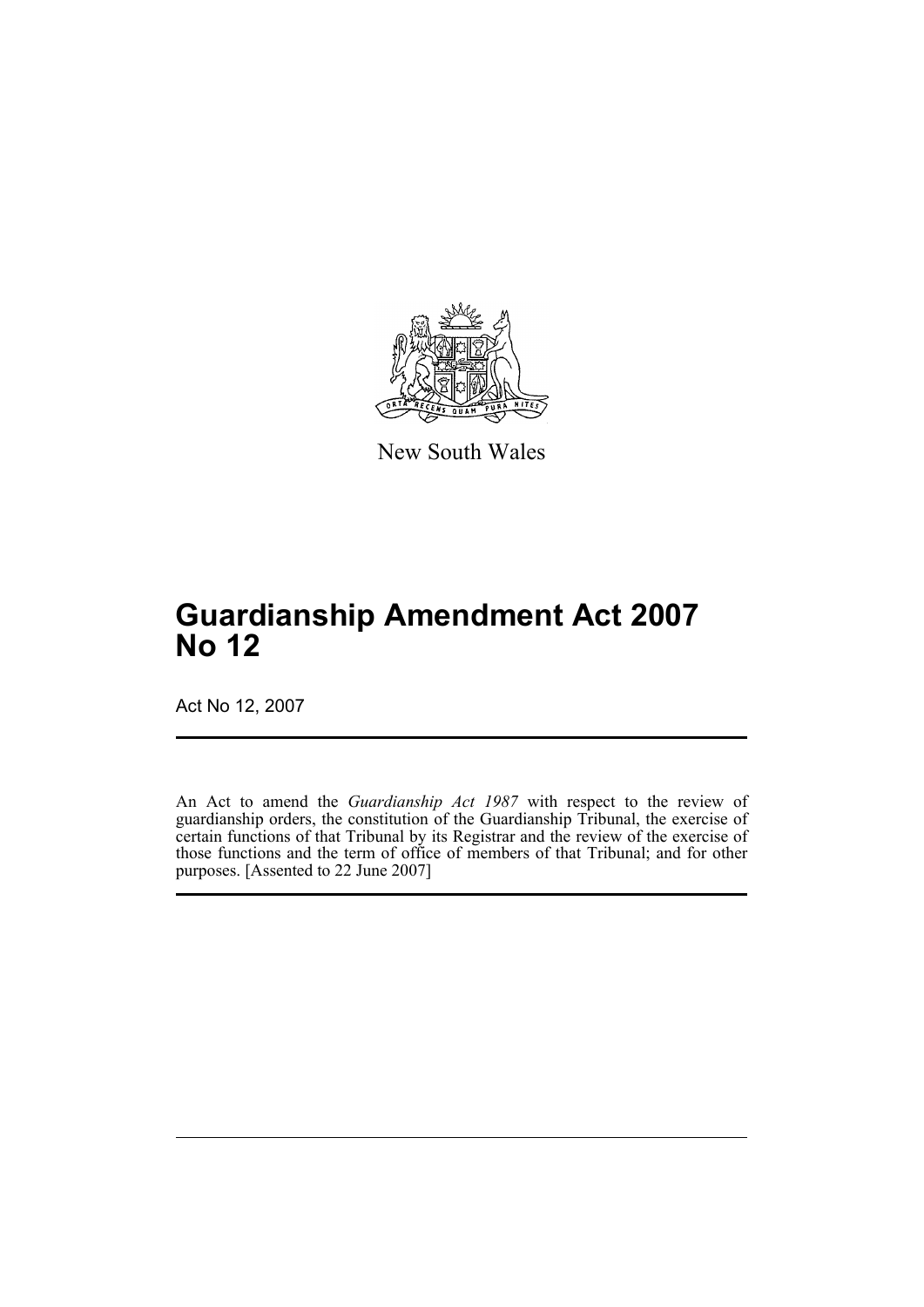# <span id="page-2-0"></span>**The Legislature of New South Wales enacts:**

# **1 Name of Act**

This Act is the *Guardianship Amendment Act 2007*.

# <span id="page-2-1"></span>**2 Commencement**

This Act commences on a day or days to be appointed by proclamation.

# <span id="page-2-2"></span>**3 Amendment of Guardianship Act 1987 No 257**

The *Guardianship Act 1987* is amended as set out in Schedule 1.

# <span id="page-2-3"></span>**4 Amendment of Powers of Attorney Act 2003 No 53**

The *Powers of Attorney Act 2003* is amended by omitting section 35 (4).

# <span id="page-2-4"></span>**5 Repeal of Act**

- (1) This Act is repealed on the day following the day on which all of the provisions of this Act have commenced.
- (2) The repeal of this Act does not, because of the operation of section 30 of the *Interpretation Act 1987*, affect any amendment made by this Act.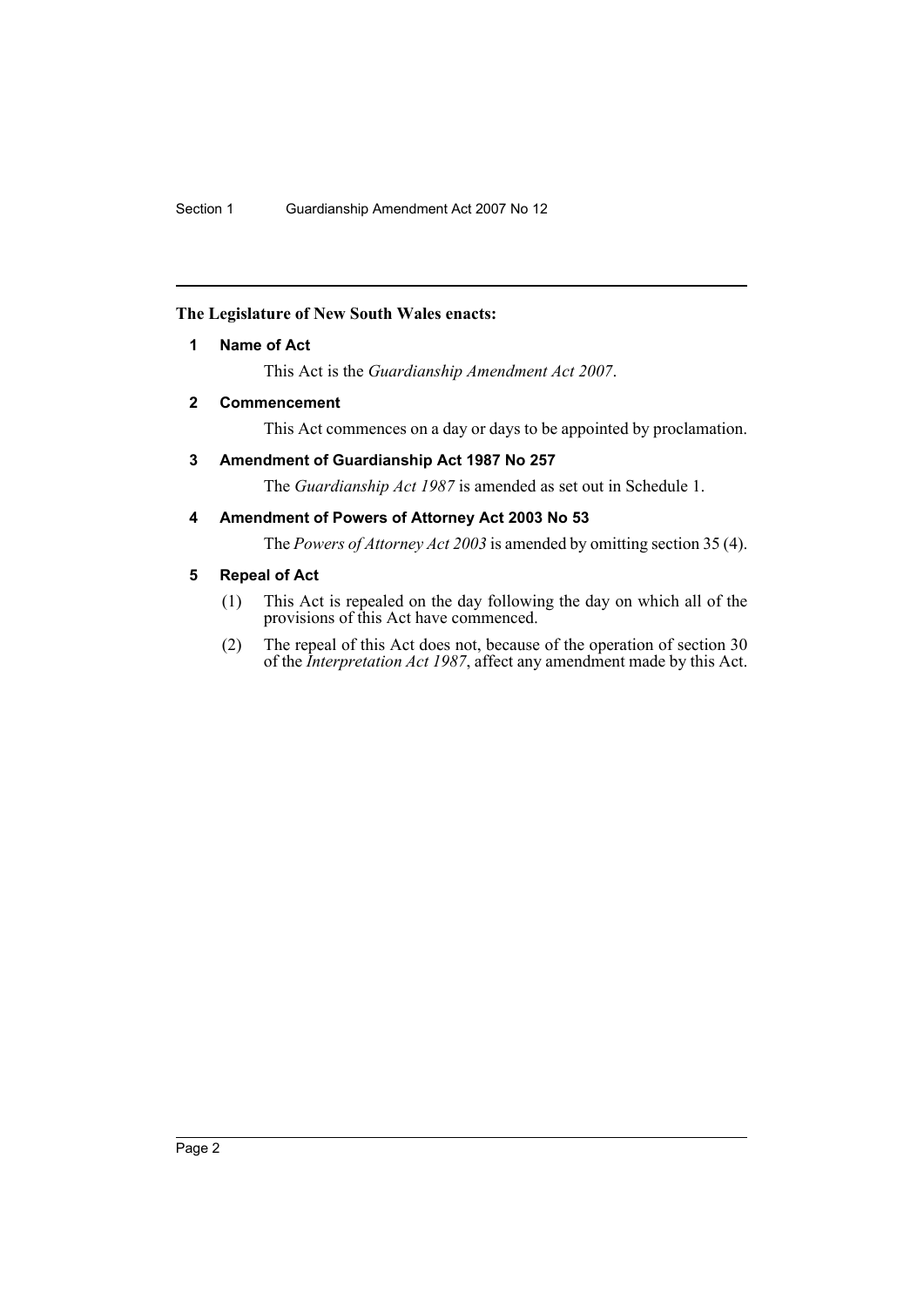Amendments **Amendments** Schedule 1

# <span id="page-3-0"></span>**Schedule 1 Amendments**

(Section 3)

**[1] Section 3 Definitions**

Insert in alphabetical order in section 3 (1):

*community member* means a member of the Tribunal in the member category referred to in section 49 (3) (c).

*legal member* means a member of the Tribunal in the member category referred to in section 49 (3) (a).

*member category* means a category of member of the Tribunal provided for by section 49 (3).

*professional member* means a member of the Tribunal in the member category referred to in section 49 (3) (b).

*Registrar* means the Registrar of the Tribunal.

# **[2] Section 3 (1), definition of "exempt premises"**

Omit "*Education Reform Act 1990*" from paragraph (a) (i) of the definition.

Insert instead "*Education Act 1990*".

# **[3] Section 3 (1), definition of "officer"**

Omit the definition. Insert instead:

*officer* means a person employed under Chapter 1A of the *Public Sector Employment and Management Act 2002* in the Government Service to enable the Tribunal to exercise its functions.

# **[4] Section 16 Guardianship orders**

Omit section 16 (2A). Insert instead:

(2A) A guardianship order may contain a statement to the effect that the order will not be reviewed under section 25 (2) (b) at the expiration of the period for which it has effect, but only if the Tribunal is satisfied that, in all the circumstances, it is in the best interests of the person who is the subject of the order that the order is not reviewed at the expiration of that period.

> **Note.** Section 25 (1) and (2) (a) provide for the review of a guardianship order on the Tribunal's own motion or at the request of any person entitled to request a review. Those rights to review are unaffected by any statement in the guardianship order that the order will not be reviewed under section  $25(2)$  (b) at its expiration.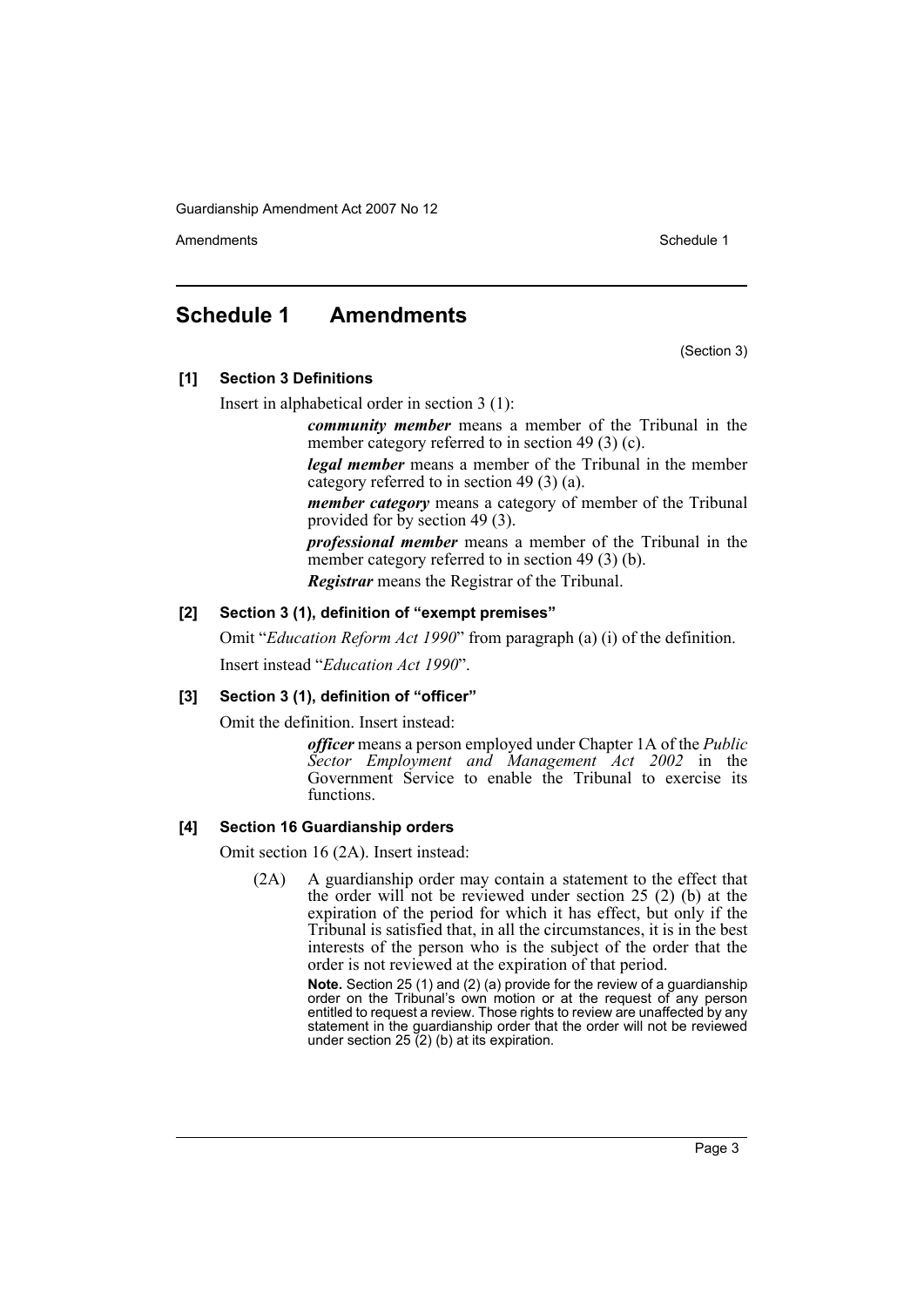Schedule 1 Amendments

#### **[5] Section 49 Constitution of the Tribunal**

Omit section 49 (3). Insert instead:

- (3) Of the members of the Tribunal:
	- (a) at least 3 must be persons who are Australian lawyers of at least 7 years' standing (*legal members*), and
	- (b) at least 3 must be persons (such as medical practitioners, psychologists and social workers) who, in the opinion of the Minister, have experience in assessing or treating persons to whom Part 3, 4 or 5 relates (*professional members*), and
	- (c) at least 4 must be persons (other than those referred to in paragraph (a) or  $(b)$ ) who, in the opinion of the Minister, have had experience with persons to whom Part 3, 4 or 5 relates (*community members*).

# **[6] Section 49 (4)**

Omit "members of the Tribunal referred to in subsection (3) (a)". Insert instead "legal members of the Tribunal".

# **[7] Section 50 Registrar and other staff of the Tribunal**

Omit the section.

#### **[8] Section 51 Composition of the Tribunal**

Omit section 51 (1). Insert instead:

- (1) For the purposes of exercising its functions the Tribunal is to be constituted by no fewer than 3 and no more than 5 of its members of whom:
	- (a) at least 1 is a legal member, and
	- (b) at least 1 is a professional member, and
	- (c) at least 1 is a community member.

# **[9] Section 51 (3)**

Omit the subsection.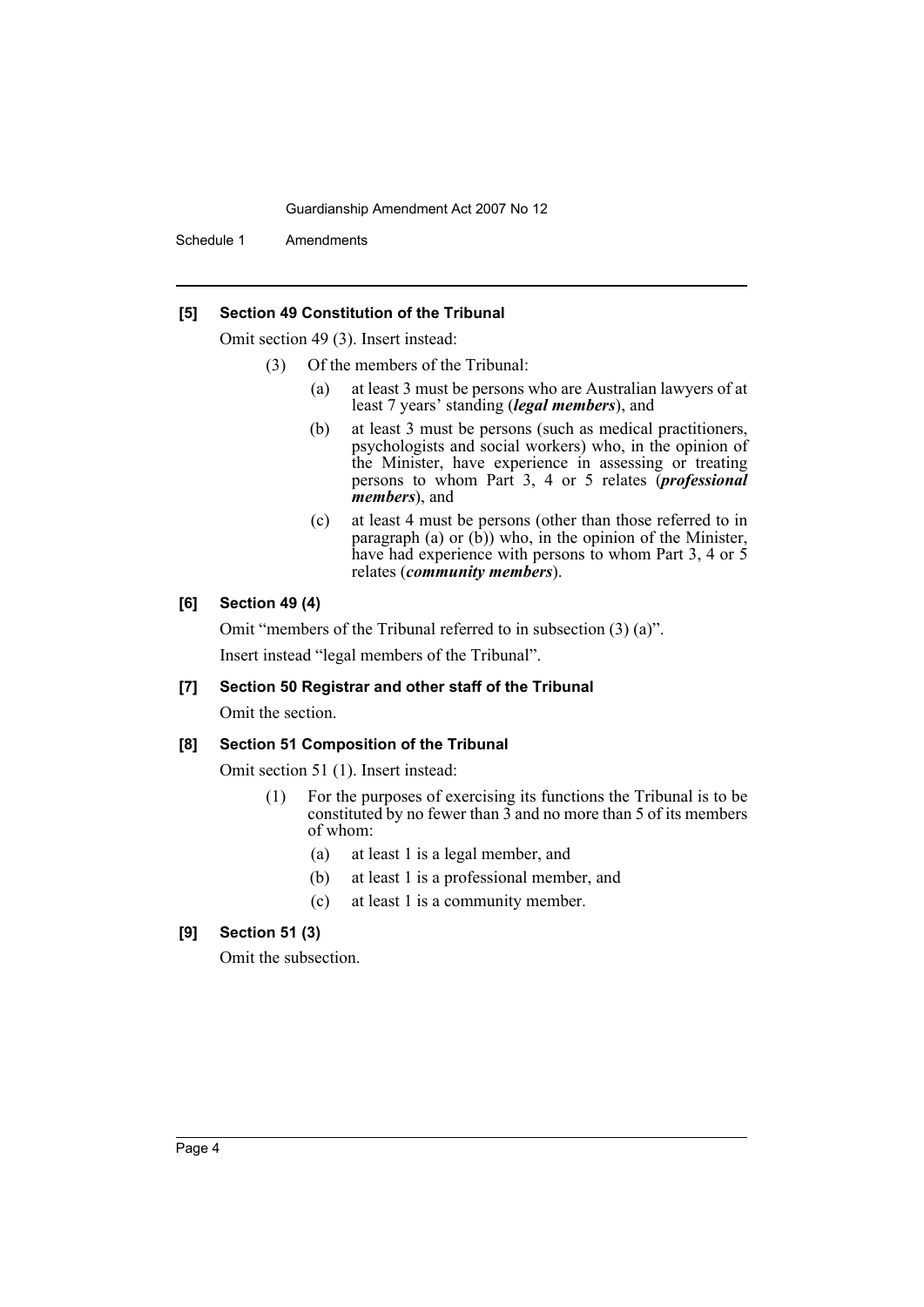Amendments **Amendments** Schedule 1

# **[10] Section 51A**

Omit the section. Insert instead:

#### **51A Fewer than 3 Tribunal members may deal with certain matters**

- (1) Despite section 51 (1), the Tribunal may, at the discretion of the President of the Tribunal, be constituted by 1 or 2 members if the Tribunal is exercising its functions referred to in:
	- (a) Division 4 (Assessment and review of guardianship orders) of Part 3, or
	- (b) Division 2 (Review and revocation of financial management orders) of Part 3A, or
	- (c) Division 3 (Review of appointment of manager) of Part 3A, or
	- (d) section 36 (Who may give consent) in respect of giving consent to the carrying out of minor treatment or major treatment (but not special treatment or treatment in the course of a clinical trial), or
	- (e) Part 5A (Reciprocal arrangements), or
	- (f) Division 2 (Proceedings before the Tribunal) of Part 6 (other than functions under section 65), or
	- (g) section 67E (Review of decisions of the Registrar).
- (2) When the Tribunal is constituted by 2 members, the members must not be in the same member category.
- (3) When constituted by 1 or 2 members, the Tribunal may exercise functions referred to in subsection (1) (f) even if the substantive proceedings are not currently before that sitting of the Tribunal.
- (4) For the purpose of exercising the function of reviewing a decision of the Registrar referred to in subsection  $(1)$   $(g)$ , the Tribunal (when constituted by 1 or 2 members) must be constituted by or include the President, the Deputy President or a legal member.
- (5) In this section, *clinical trial*, *major treatment*, *minor treatment* and *special treatment* have the same meanings as in Part 5.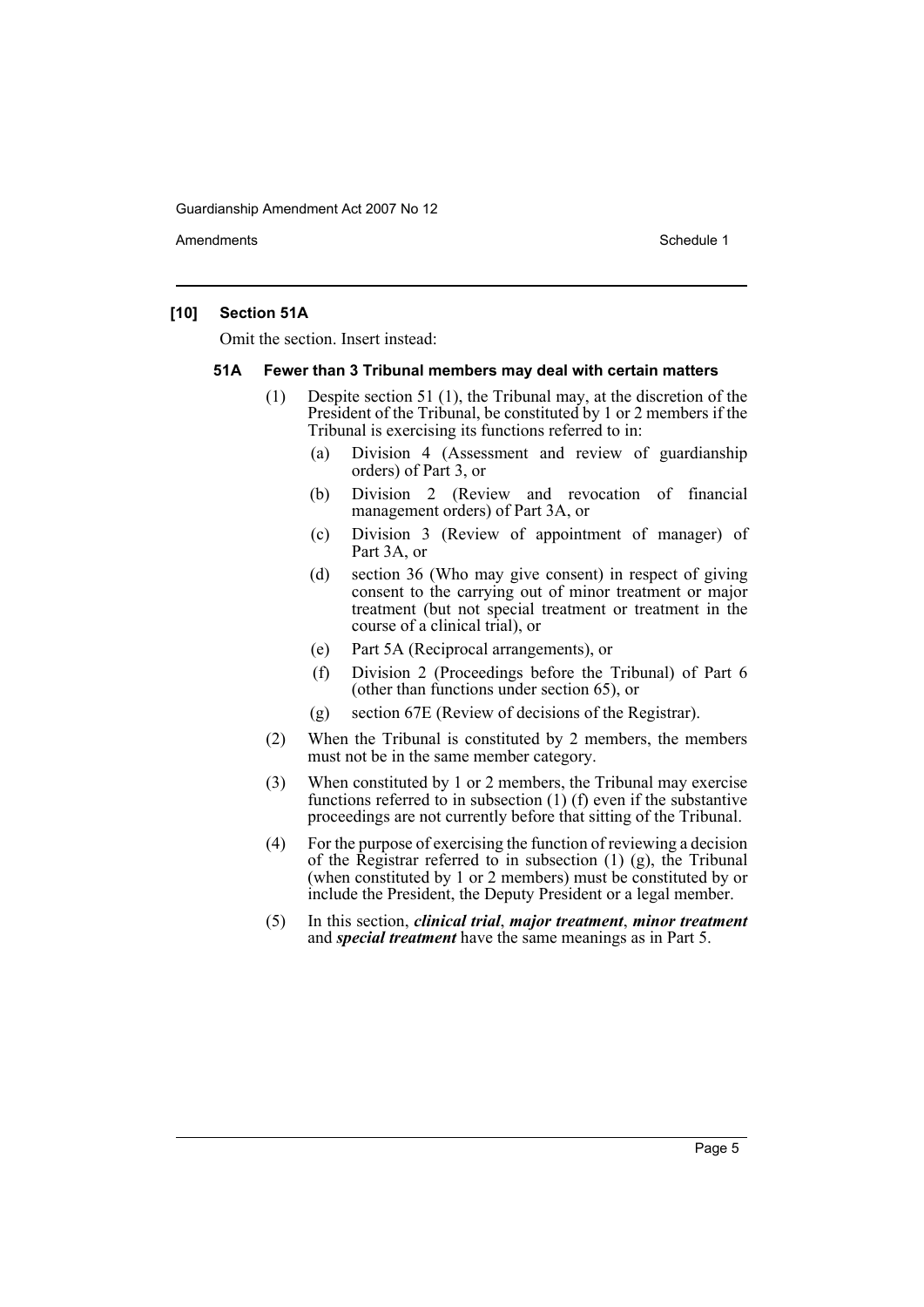Schedule 1 Amendments

# **[11] Section 51B**

Insert after section 51A:

#### **51B Presiding member of Tribunal**

The presiding member at any sitting of the Tribunal is to be:

- (a) in the case of the Tribunal constituted by one member that member, or
- (b) if the Tribunal is so constituted as to include the President of the Tribunal—the President of the Tribunal, or
- (c) if the Tribunal is so constituted as not to include the President of the Tribunal but is so constituted as to include the Deputy President of the Tribunal—the Deputy President of the Tribunal, or
- (d) if the Tribunal is so constituted as to include neither the President nor the Deputy President of the Tribunal but is so constituted as to include a legal member—the member of the Tribunal who is a legal member, or, if there is more than one legal member, such one of those members as the President of the Tribunal nominates, or
- (e) if the Tribunal is so constituted as to include neither the President nor the Deputy President of the Tribunal nor a legal member—the member of the Tribunal that the President of the Tribunal nominates.

#### **[12] Section 54 Voting**

Omit section 54 (3). Insert instead:

- (3) Despite subsection (1), questions of law arising at a sitting of the Tribunal are to be determined:
	- (a) if the presiding member is the President or Deputy President of the Tribunal or a legal member—by the presiding member of the Tribunal, or
	- (b) if the presiding member is not the President or Deputy President of the Tribunal or a legal member—by:
		- (i) referring the question of law to the President or Deputy President of the Tribunal or a legal member nominated by the President for the purposes of this section for decision, and
		- (ii) determining the question of law according to the decision on the reference.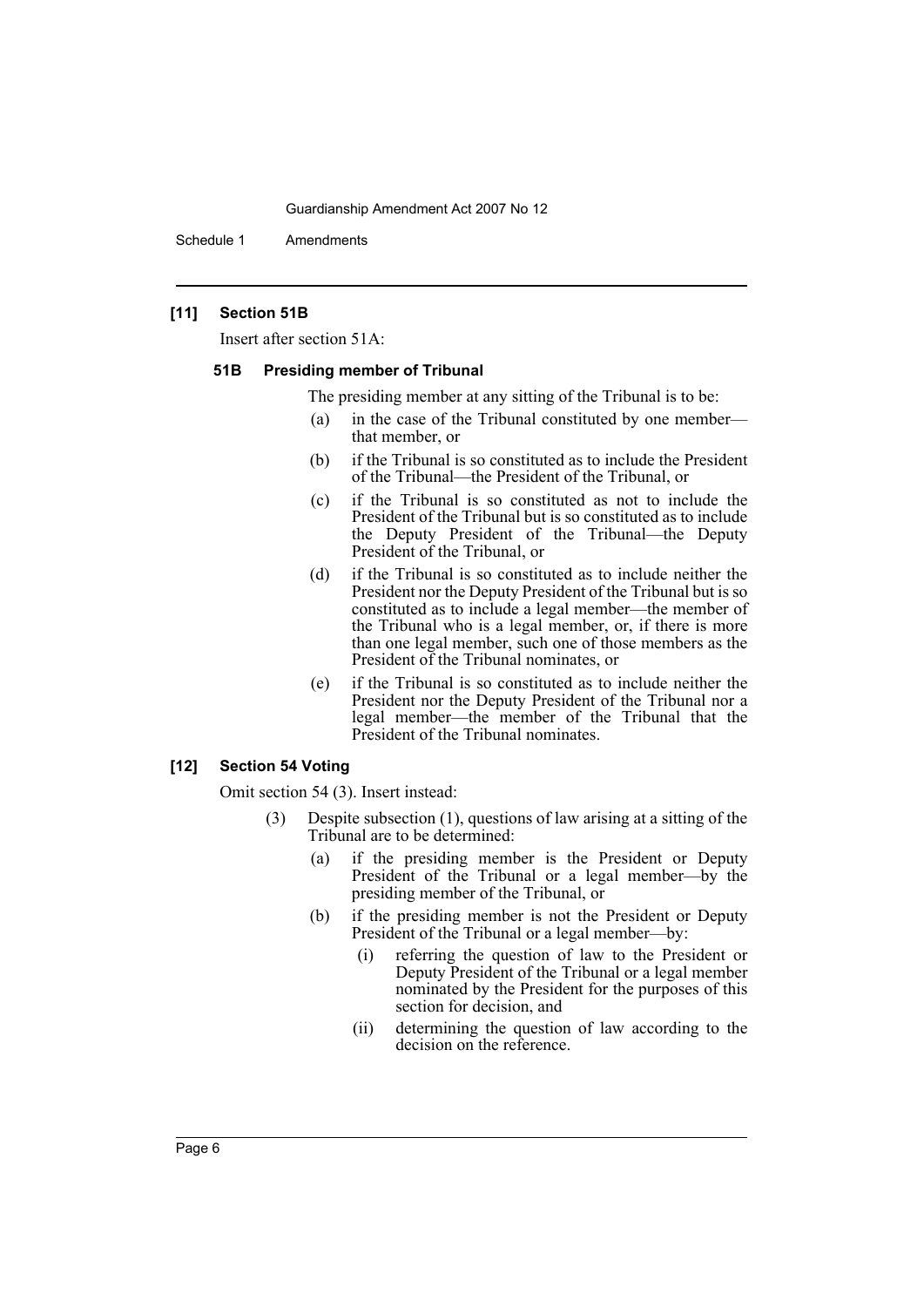Amendments **Amendments** Schedule 1

## **[13] Part 6, Division 2, heading**

Omit the heading to the Division. Insert before section 53:

# **Division 2 Proceedings before the Tribunal**

#### **[14] Section 57A Tribunal may join parties**

Omit "under this Act" from section 57A (1).

Insert instead "(whether under this or any other Act)".

#### **[15] Section 60 Compulsion of witnesses**

Omit section 60 (1). Insert instead:

- (1) The President or Deputy President of the Tribunal or the member presiding at a sitting of the Tribunal (if that person is a legal member), or any other legal member nominated in writing by the President for the purposes of this section, may, by instrument in writing, require any person on whom the instrument is served personally or by post:
	- (a) to appear before the Tribunal for the purpose of giving evidence, or
	- (b) to produce to the Tribunal any document that is relevant to the proceedings before the Tribunal,
	- at a time, date and place specified in the instrument.
- (1A) The President or Deputy President of the Tribunal or the member presiding at a sitting of the Tribunal, or any legal member nominated in writing by the President for the purposes of this section, may:
	- (a) require a person who appears before the Tribunal to be sworn for the purpose of giving evidence on oath, and
	- (b) administer such an oath.

#### **[16] Section 64A**

Insert after section 64:

#### **64A Withdrawal of applications**

An application to the Tribunal (whether under this or any other Act) cannot be withdrawn except with the consent of the Tribunal.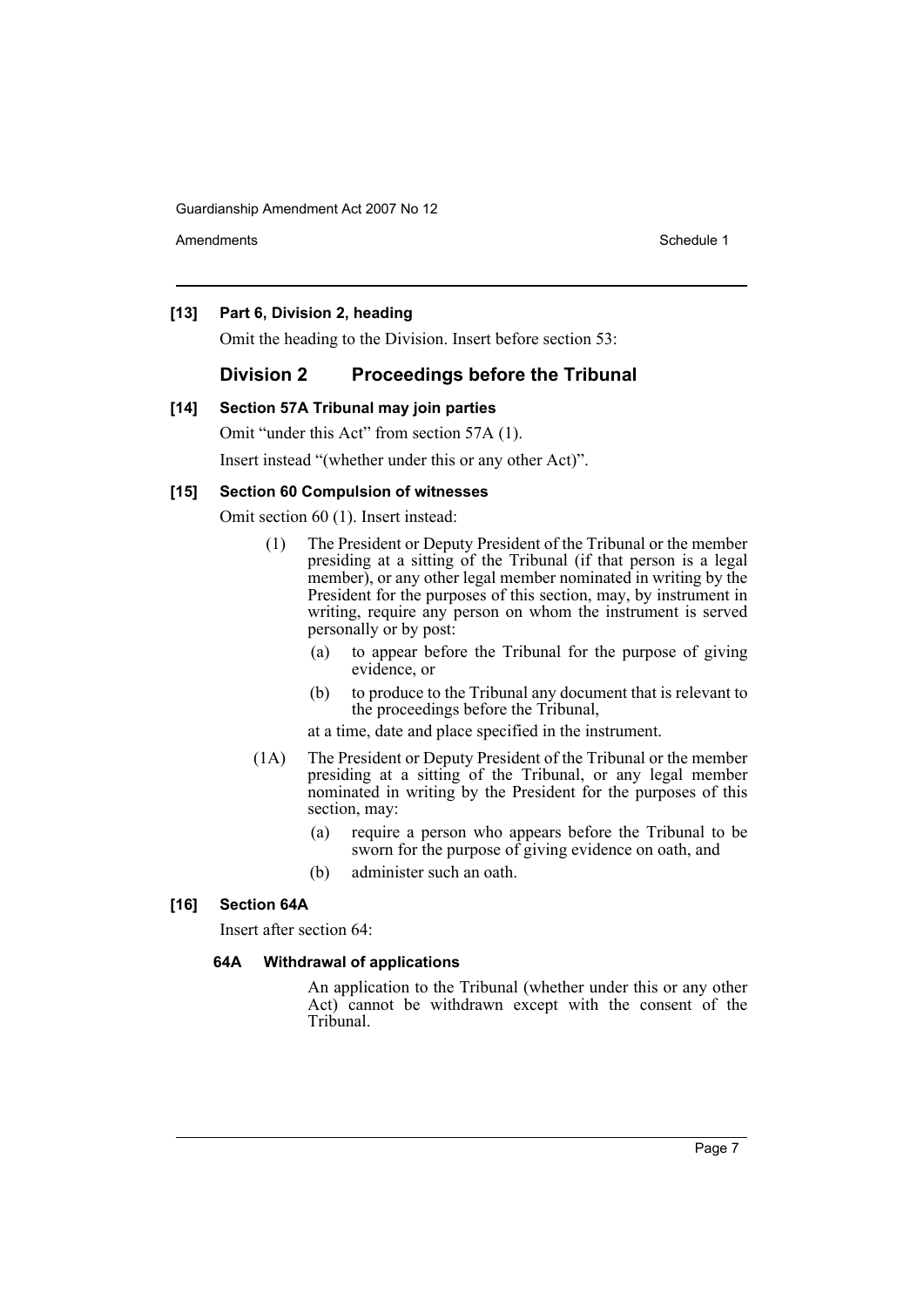Schedule 1 Amendments

#### **[17] Section 67 Appeals to the Supreme Court**

Omit section 67 (2) (a). Insert instead:

(a) in the case of a prescribed decision made by the Tribunal in the exercise of a function under section 51A or of a decision made in the exercise of a function under section 64 (2)—within the period ending 28 days after the relevant decision has been made, or

# **[18] Section 67 (7)**

Insert after section 67 (6):

#### (7) In this section:

*prescribed decision* means a decision made in the exercise of a function under:

- (a) section 36 in respect of giving consent to minor treatment, or
- (b) Part 5A, or
- (c) Division 2 of Part 6, or
- (d) section 67E.

#### **[19] Part 6, Division 3A**

Insert after section 67A:

# **Division 3A Registrar and other staff of Tribunal**

# **67B Registrar and other staff of Tribunal**

A Registrar and such other staff as are necessary for the purpose of enabling the Tribunal to exercise its functions are to be employed under Chapter 1A of the *Public Sector Employment and Management Act 2002*.

#### **67C Functions of the Registrar**

- (1) The Registrar may, at the discretion of the President of the Tribunal, exercise any function of the Tribunal in respect of:
	- (a) dismissing an application, at any stage of the proceedings, if satisfied on the face of the application that the Tribunal does not have jurisdiction to hear and determine the application, or

**Example of lack of jurisdiction.** The Tribunal does not have jurisdiction to hear and determine an application for a guardianship order in respect of a person who is under the age of 16 years.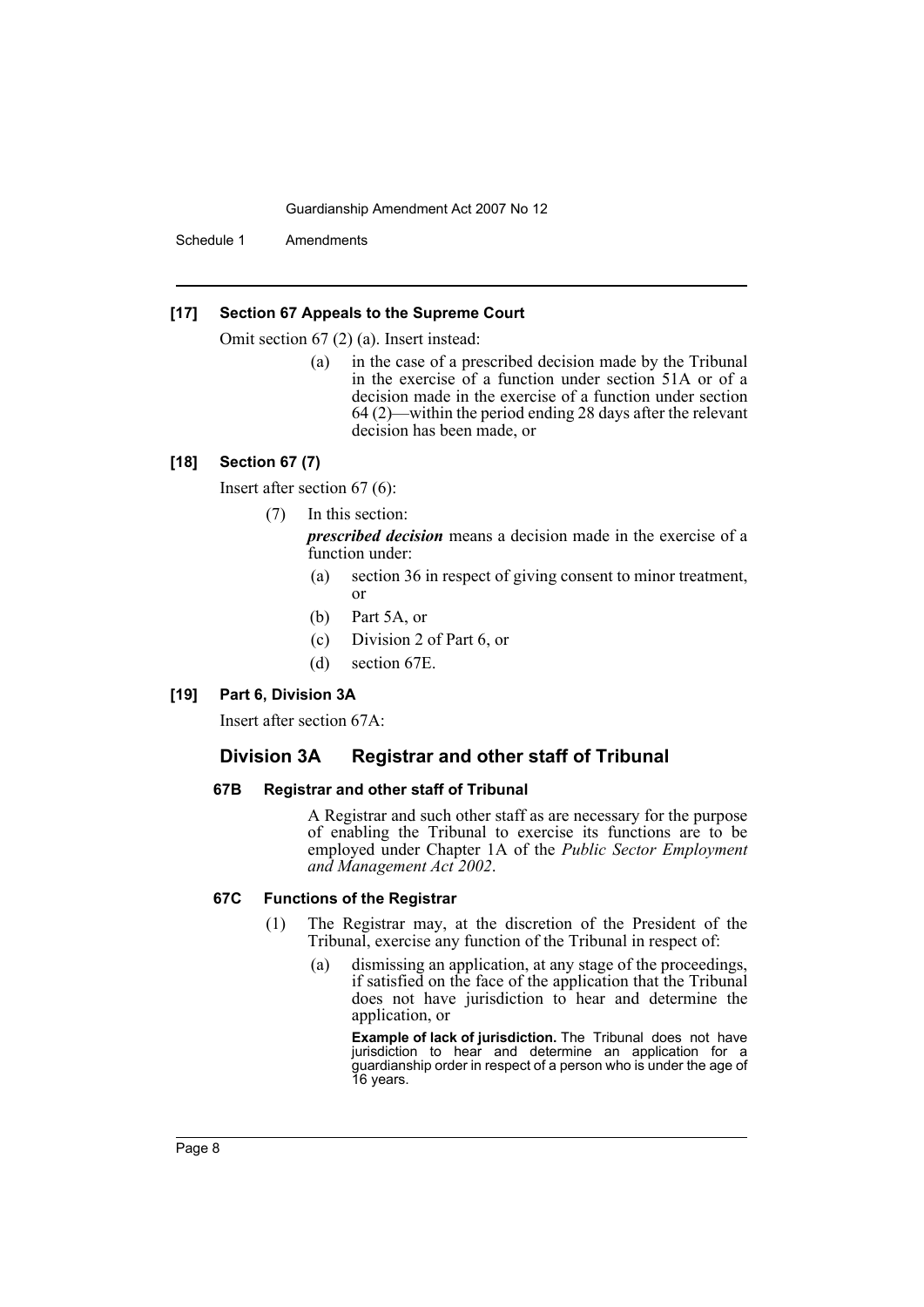Amendments **Amendments** Schedule 1

- (b) dismissing an application, at any stage of the proceedings, for want of prosecution including, but not limited to, unreasonable delay by the applicant in providing the Tribunal with requested information, or
- (c) refusing (under section 25A) a request to review a guardianship order, or
- (d) refusing (under section 25O) a request to review a financial management order on an application under section 25R, or
- (e) refusing (under section 25T) a request to review the Tribunal's appointment of the manager of a protected person's estate, or
- (f) recognising (under section 48B) a person's status as the guardian of another person or as the manager of the estate of another person, or
- (g) joining (under section 57A) a person as a party to any proceedings before the Tribunal, or
- (h) granting leave (under section 58 (1)) for a person to be represented by an Australian legal practitioner or an agent, or
- (i) making orders (under section 58 (3)) requiring and securing separate representation for a person, or
- (j) giving directions as to the conduct of any proceedings before the Tribunal, or
- (k) adjourning proceedings before the Tribunal (under section  $64(1)$ , or
- (l) consenting to the withdrawal of an application to the Tribunal (under section 64A).
- (2) The President of the Tribunal may direct the Registrar to refer the exercise of a function in a particular matter to the Tribunal (as constituted under section 51 or 51A). The Registrar must comply with such a direction.
- (3) The Registrar may refer a particular matter to the Tribunal if the Registrar considers it would be more appropriate for the Tribunal (as constituted under section 51or 51 $\widehat{A}$ ) to deal with the matter.
- (4) The Registrar constitutes the Tribunal for the purposes of exercising any functions of the Tribunal conferred on the Registrar under this section. However, sections 65, 66, 68 (1A), 69 and 71 do not apply when the Registrar constitutes the Tribunal.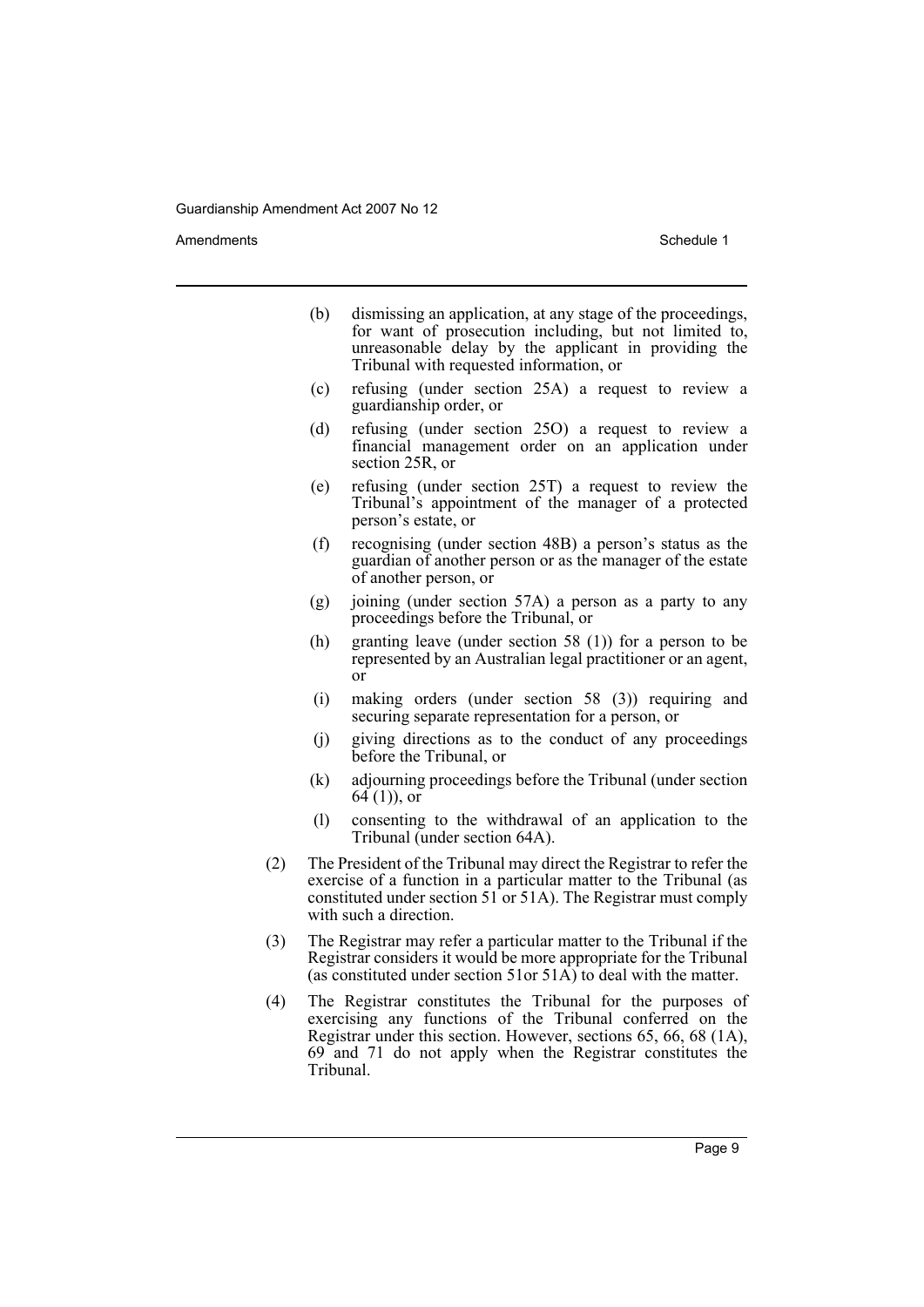Schedule 1 Amendments

#### **67D Decisions of Registrar**

- (1) A decision of the Registrar made in the exercise of a function of the Tribunal is to be confirmed, as soon as practicable after the order arising out of the decision of the Registrar is made, in a written instrument that is:
	- (a) signed by the Registrar or, if it is not practicable for the Registrar to sign the instrument, by the President or Deputy President, and
	- (b) furnished to each of the parties unless, in the particular case, the Registrar considers that there is an appropriate reason not to furnish such an instrument to any or all parties.
- (2) In the case of a decision under section 67C (1) (c)–(e), the Registrar must furnish each party to the proceedings before the Registrar with formal written reasons for the decision as soon as practicable after giving the decision. The reasons for a decision may be included in the instrument confirming the decision or in a separate instrument.
- (3) No decision of the Registrar is to be vitiated merely because of any informality or want of form.
- (4) The Registrar must cause a record to be kept of any decision made by the Registrar in the exercise of any function under section 67C and of the reasons for that decision.
- (5) The regulations may make further provision with respect to the keeping of records of the exercise of any function under section 67C.

#### **67E Review of decisions of the Registrar**

- (1) The Tribunal may, on its own motion, review any decision of the Registrar made under section  $67C(1)(c)$ –(e).
- (2) The Tribunal must review any decision of the Registrar made under section 67C (1) (c)–(e) at the request of any person who was a party to the proceedings before the Registrar.
- (3) A request by a person for a review of a decision of the Registrar must be made:
	- (a) within the period ending 14 days after the day on which the written instrument setting out the formal reasons for the decision is furnished to the person, or
	- (b) within such further time as the Tribunal may, in any case, allow.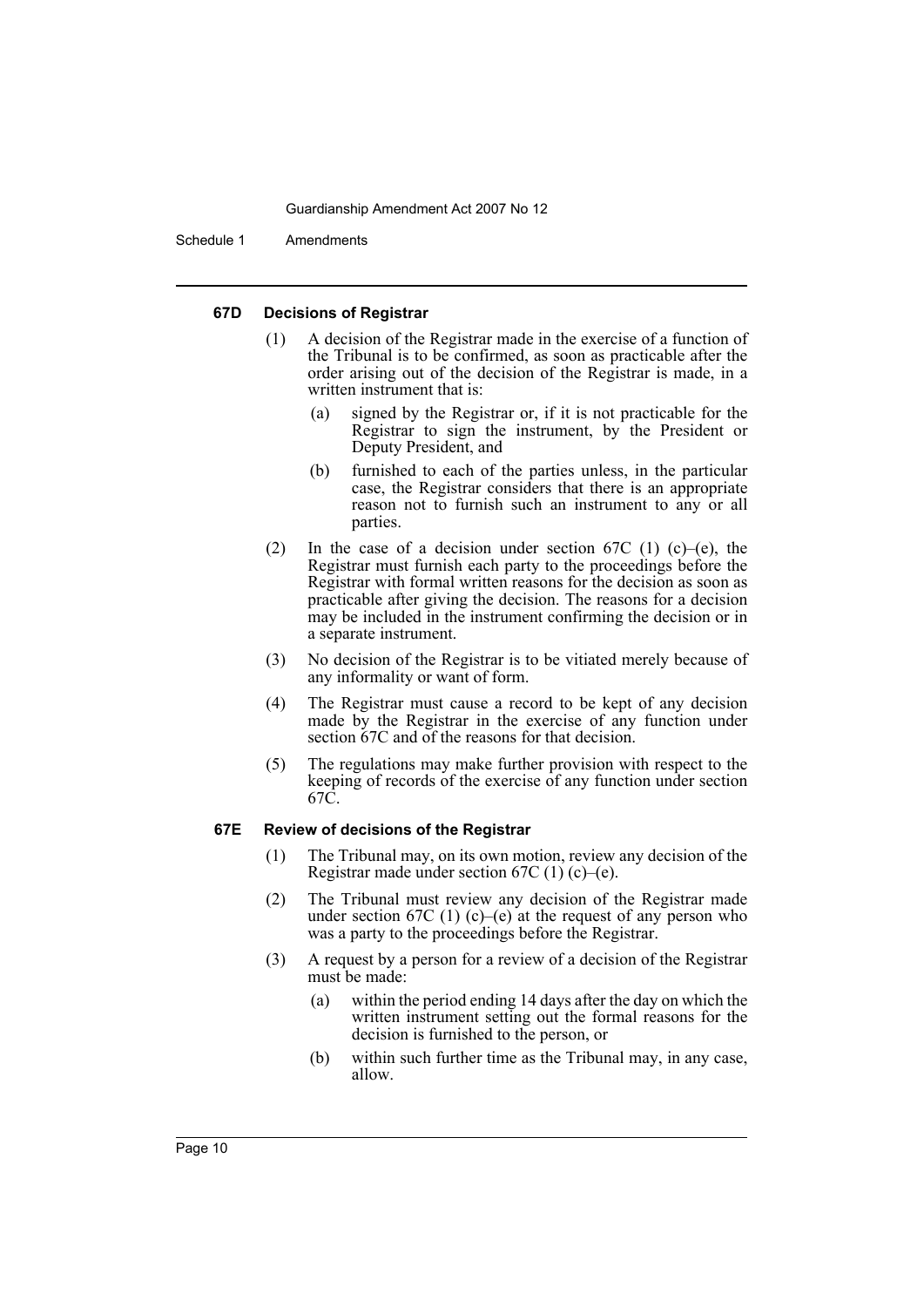Amendments **Amendments** Schedule 1

- (4) On reviewing a decision of the Registrar, the Tribunal must conduct a re-hearing of the matter and may take into consideration evidence that was not before the Registrar at the time of the decision under review.
- (5) On reviewing a decision of the Registrar, the Tribunal may make such orders as it thinks fit and may:
	- (a) confirm the decision, or
	- (b) set aside the decision.
- (6) Unless the Tribunal otherwise orders, a decision made by the Registrar in a matter to be reviewed remains in force until a decision is made at the review.
- (7) There is no right of appeal under section 67 from a decision made by the Registrar under section 67C. **Note.** Nothing prevents a person making a further application to the Tribunal in respect of any matter that has been the subject of a decision by the Registrar.

# **[20] Section 68 Decisions of Tribunal**

Omit "giving" from section 68 (1B). Insert instead "making".

#### **[21] Section 68 (1C)**

Omit the subsection. Insert instead:

- (1C) Despite subsection (1B), the Tribunal is not required to provide formal written reasons for a prescribed decision made in the exercise of a function under section 51A or for a decision made in the exercise of a function under section 64 (2), unless:
	- (a) a party to the proceedings concerned requests the Tribunal, within the period ending 14 days after the relevant decision has been made, to specify its reasons for the decision, or
	- (b) an appeal against the decision is instituted under section 67.

# **[22] Section 68 (3)**

Insert after section 68 (2):

(3) In this section:

*prescribed decision* means a decision made in the exercise of a function under:

- (a) section 36 in respect of giving consent to minor treatment, or
- (b) Part 5A, or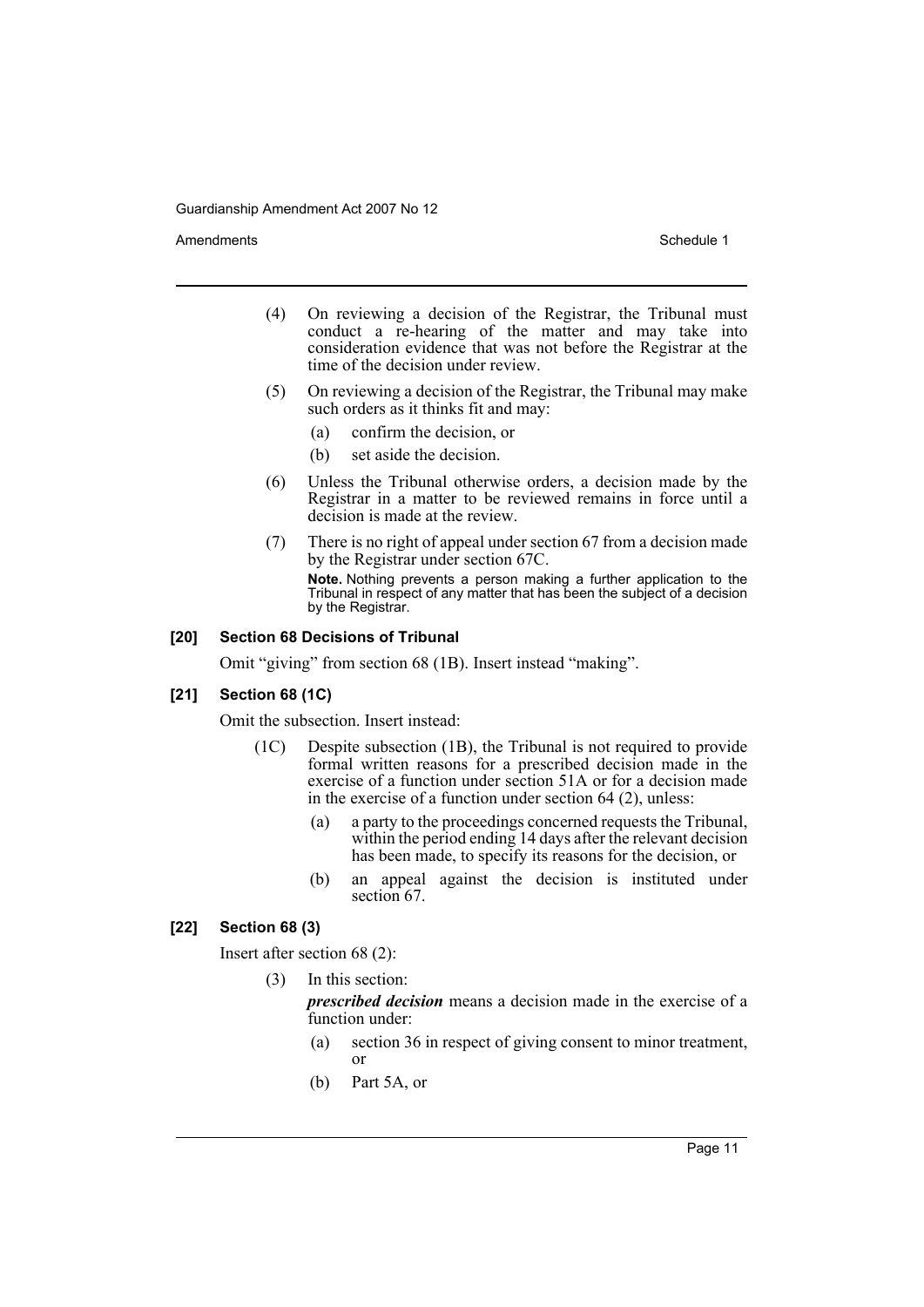Schedule 1 Amendments

- (c) Division 2 of Part 6, or
- (d) section 67E.

# **[23] Schedule 1 Provisions relating to the Tribunal**

Omit "3 years" from clause 1 (1). Insert instead "5 years".

# **[24] Schedule 1, clause 2 (3)**

Omit "*Public Sector Management Act 1988*". Insert instead "*Public Sector Employment and Management Act 2002*".

# **[25] Schedule 1, clause 2 (3)**

Omit "Part 8". Insert instead "Chapter 5".

## **[26] Schedule 3 Savings and transitional provisions**

Insert at the end of clause 1 (1): *Guardianship Amendment Act 2007*

# **[27] Schedule 3, Part 6**

Insert after clause 12:

# **Part 6 Provisions consequent on enactment of Guardianship Amendment Act 2007**

# **13 Definition**

In this Part:

*amending Act* means the *Guardianship Amendment Act 2007*.

# **14 Giving of reasons for decisions**

Section 68 (1C), as substituted by the amending Act, extends to decisions made before the commencement of the amendment.

# **15 Functions of Registrar**

Section 67C applies so as to extend the power of the Registrar to exercise functions in relation to applications made and proceedings pending on the commencement of that section.